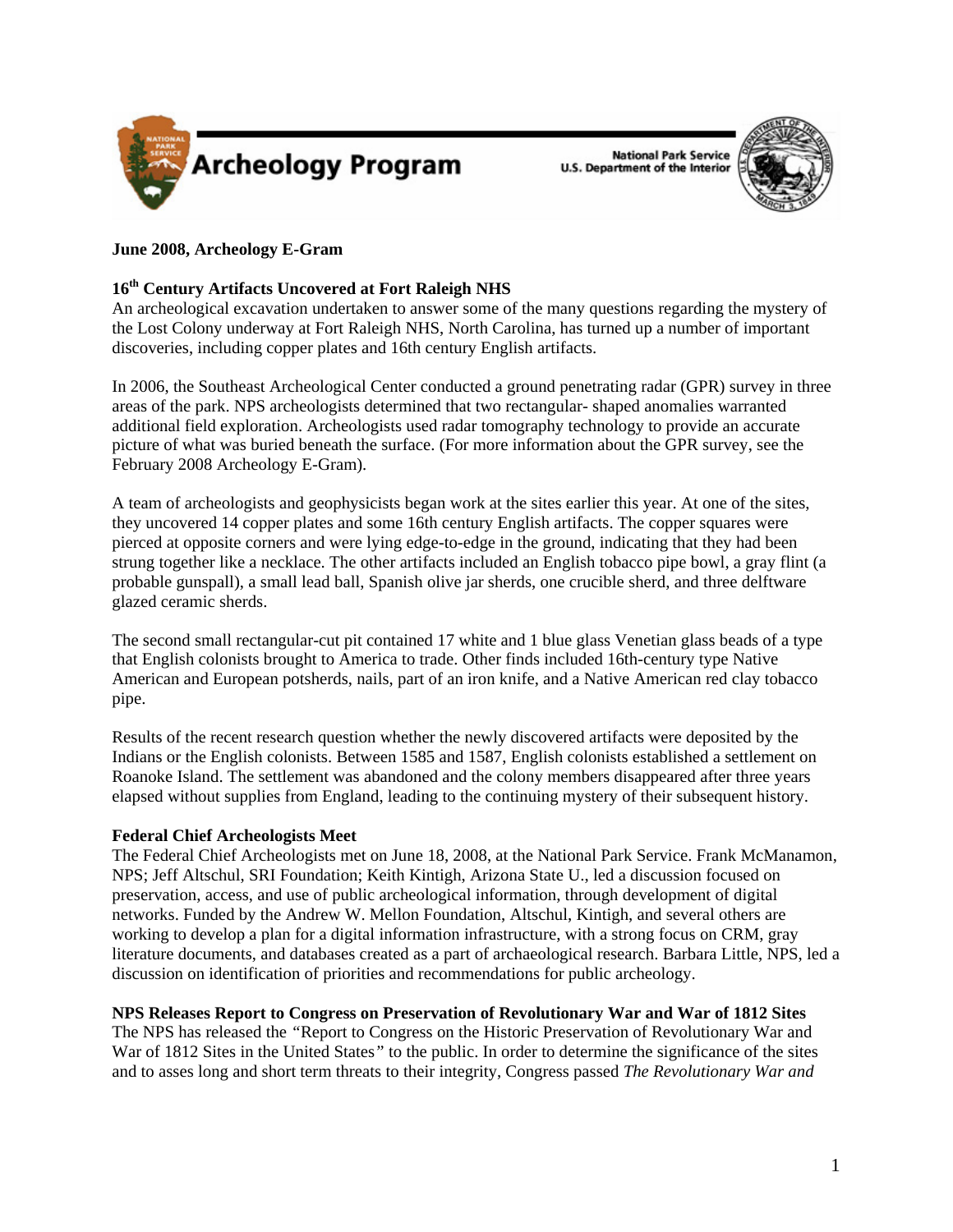*War of 1812 Historic Preservation Study Act of 1996* (P.L. 104-333, Section 603; 16 USC Ia-5 Notes) which mandated the preparation of the report.

"This comprehensive study is an outstanding achievement and will help assure the protection of the many important Revolutionary War and War of 1812 areas nationwide," said Mary A. Bomar, NPS Director. "I am proud that the National Park Service produced this landmark study, and that we preserve and protect many of the areas highlighted in the report."

The report is perhaps the broadest Federal effort ever undertaken to determine the status of Revolutionary War and War of 1812 resources. Years of study were successful in identifying the sites of almost 3,000 events associated with the two wars, including 60 sites within the National Park System.

The "Report to Congress on the Historic Preservation of Revolutionary War and War of 1812 Sites in the United States" is available by accessing the following link at: [www.nps.gov/history/hps/abpp/Rev1812Study.htm.](www.nps.gov/history/hps/abpp/Rev1812Study.htm)

 The NPS has also developed a web site to highlight many of the sites preserved by the NPS, State and local governments, and public and private entities at [nps.gov/pub\\_aff/rev1812/intro.htm.](nps.gov/pub_aff/rev1812/intro.htm)

## **Fitch Foundation Offers Grants**

The James Marston Fitch Charitable Foundation will award a research grant up to \$25,000 to mid-career professionals who have an advanced or professional degree and at least 10 years experience in historic preservation or related fields, including architecture, landscape architecture, architectural conservation, urban design, environmental planning, archaeology, architectural history, and the decorative arts. Additional smaller grants, up to \$10,000, are made at the discretion of the Trustees. The grants are intended to support projects of innovative original research or creative design that advance the practice of historic preservation in the U.S.

The application deadline is September 19, 2008.

**Contact: Erin Tobin, Executive Director, at [info@fitchfoundation.org](mailto:info@fitchfoundation.org)**

For more information, go to <www.fitchfoundation.org>

## **Pecos Conference to be Held in Flagstaff**

The 2008 Pecos Conference will be held August 7-10 in Flagstaff, AZ. Themes for this year's conference include the "Clovis Comet" theory, the early agricultural period in the American Southwest, and the current status of archeological mega-databases. The conference will also honor the contributions of David A. Breternitz to the Museum of Northern Arizona and Southwestern archeology; and celebrate the centennial of both the Coconino National Forest and the Rocky Mountain Forest Experiment Station, and the 80th anniversary of the Museum of Northern Arizona.

First inspired and organized by A.V. Kidder in 1927, the Pecos Conference has no formal organization or permanent leadership. Open to all professional and avocational archeologists and the general public, the Pecos Conference is an important opportunity for students of Southwestern prehistory to meet. The 2008 conference is sponsored by the Coconino NF, Rocky Mountain Forest Experiment Station, Museum of Northern Arizona, NPS, and Northern Arizona University.

**Contact:** David R. Wilcox (982) 774-5211 ext. 244.

For more information about the Pecos conference and to register, go to [http://www.swanet.org/2008\\_pecos\\_conference/index.html](http://www.swanet.org/2008_pecos_conference/index.html).